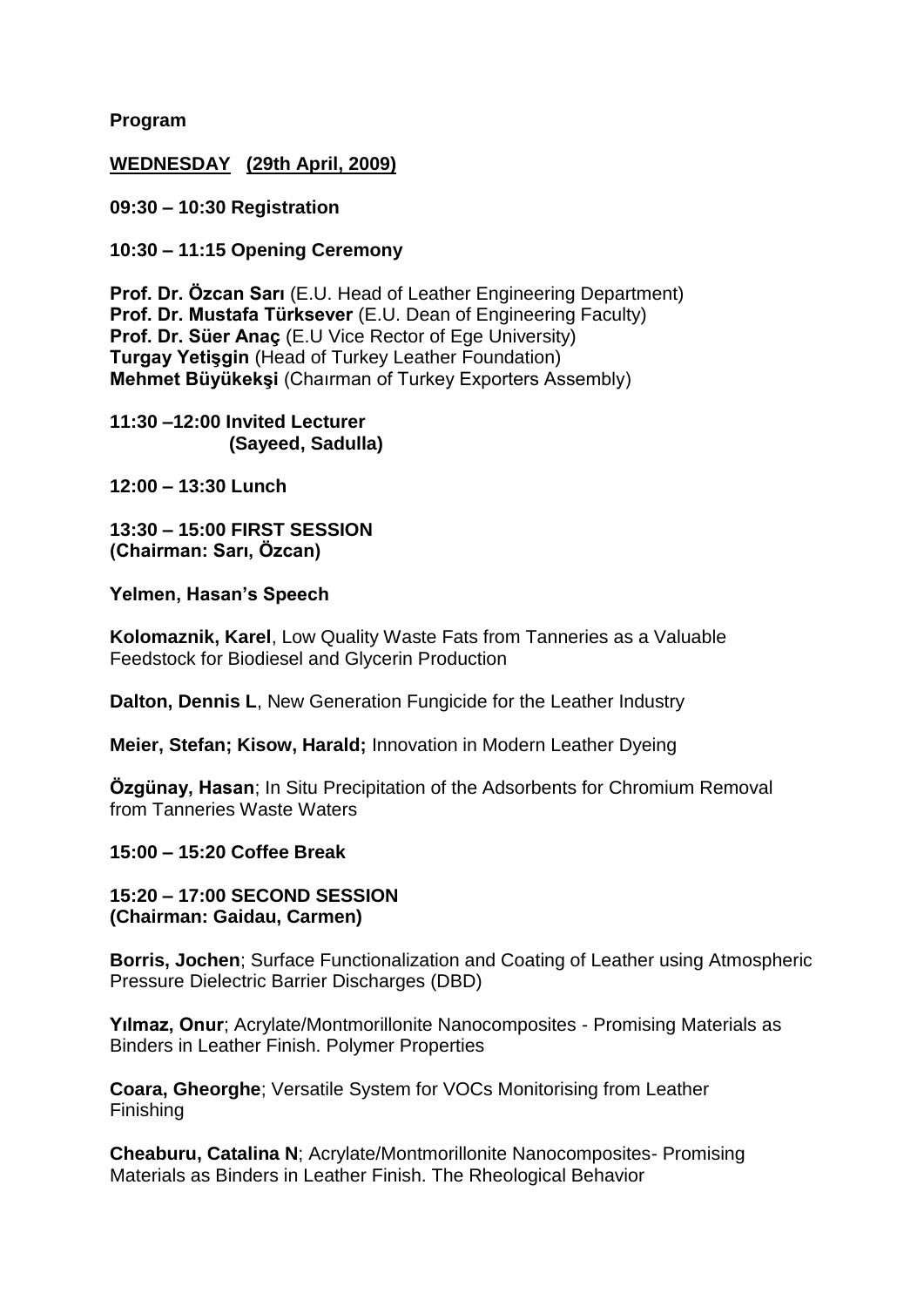**Cireli, İrfan;** The Adsorption of Trivalent Chromium and Hexavalent Chromium from Aqueous Solution onto Hydro apatite

**Poster Session for all 3 days**

# **THURSDAY (30th April, 2009)**

#### **09:00 – 10:40 THIRTH SESSION (Chairman: Said, Sadulla)**

**Yanık, Jale;** Utilization of a Solid Waste from Tannery Industry as Adsorband

**Çelebi, Hakan**; Investigations on the Effect of Leather Industry Wastewaters on Soil and Natural Water Pollution

**Ţârlea, Maria-Marcela**; 2-Aminobenzothiazole-6-Substituted Derivatives in the Form of Sulphonic Acids Used as Antifungal Compounds, Ist Part

**Öndoğan, Ziynet**; A New Garment Model Suggestion to Multiply Surface Usage Efficiency by The Help Of Cad/Cam Systems

**Güner, Mücella**; Application of Human Resource Selection Period Using Analytical Network Process and Method in Leather Apparel Industry

**10:40 – 11:00 Coffee Break** 

**11:00 – 12:30 FOURTH SESSION (Chairman: Filipescu, Laurentiu)**

**Karavana, Ata Hüseyin;** Some Anthropometric Foot Measurements of Turkish Boys

**Lkhagvajav, Natsag**; Antibacterial Effects of Colloidal Nano Silvers on Leather

**Plavan, Viktoriia**, An Improvement of Vegetable Tanning for Prosthetic Leather **Manufacturing** 

**Göksel, Funda**; Aging behavior of automotive Leathers

**12:30 – 13:30 Lunch** 

**13:30 – 15:00 FIFTH SESSION (Chairman: Kolomaznik, Karel)**

**Vašek, Vladimír**; Microcontrollers in Tannery Wastes Recycling Control

**Niculescu, Mihaela**; Chromium Adsorption on Neutralized Red Mud

**Erdoğan, Nurdan;** Environmental Problems within the Scope of Leather Industry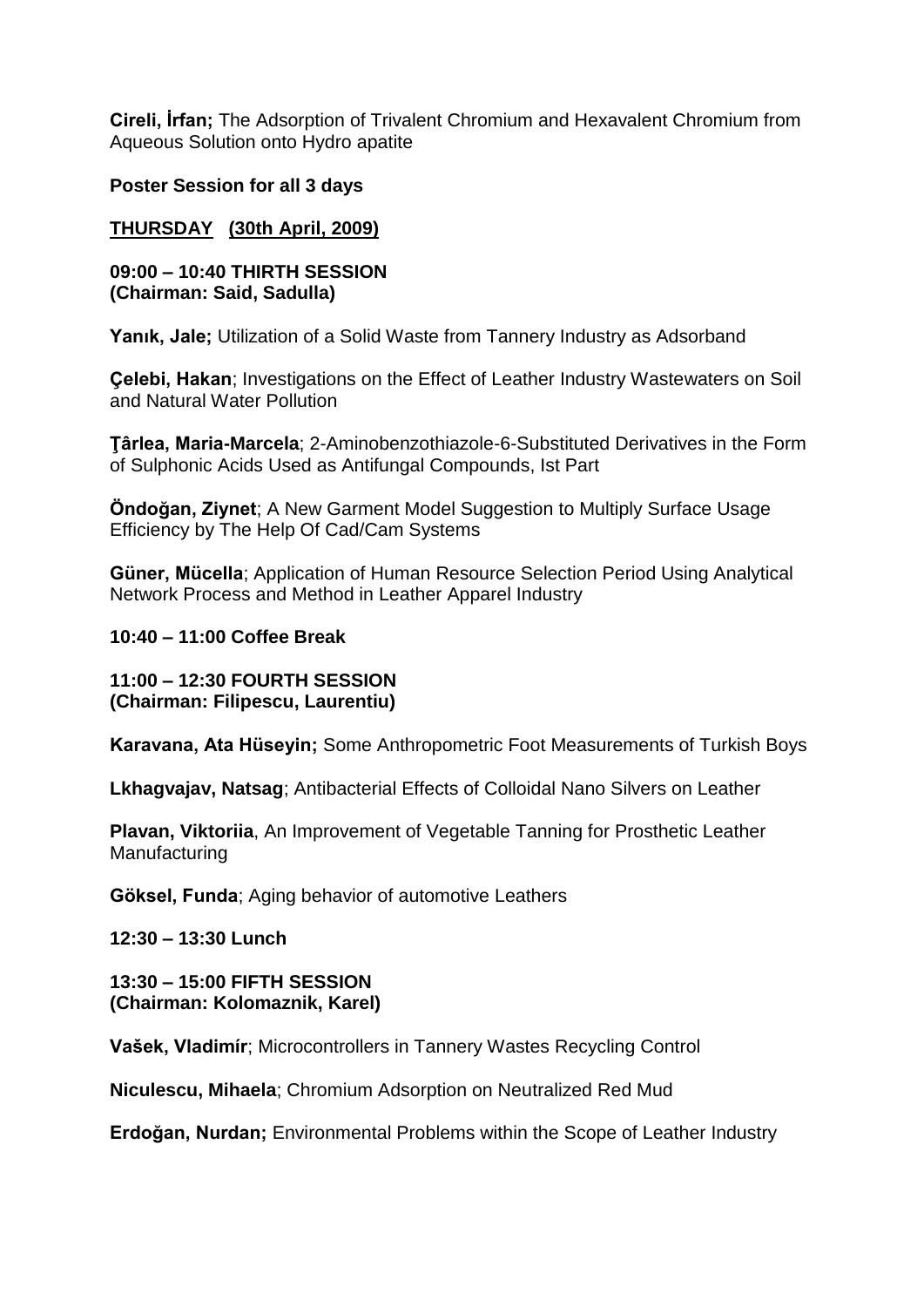**Gizli, Nilay**; Removal and Recovery of Cr (III) Ions from Leather Tanning Waste Water by Ion Exchange Technology- Effects of Speciation

**Işık, Olcay Nuray;** The Chemical Impact of Accelerated Aging Conditions in Upholstery Leathers: Cr (VI) and Formaldehyde Formations

## **15:00 – 15:20 Coffee Break**

### **15:20 – 17:00 SIXTH SESSION (Chairman: Christner, Jurgen)**

**Valeika, Virgilius**; Unhairing by Enzymes and Processing of Hides in Acid Medium

**Janacova, Dagmar**; Optimization of Deliming Process

**Širvatyė, Justa**; Pelt Deliming with Peracetic Acid from Ecological Viewpoint

**Akyüz, Fazlı;** Studıes On Determınıng of Emıssıons in Leather Productıon Processes

**Tayyar, Şemun;** Germination and Seedling Traits of Some Field Crops Irrigated with Tannery Effluent Characterized By Different Properties

## **GALA DINNER 20:00-23:00**

# **FRIDAY (1st May, 2009)**

### **09:00 –10:20 SEVENTH SESSION (Chairman: Deselnicu, Viorica)**

**Tozan, Murat;** IUE Environmental Commission Report

**Uluç, Düden;** The Control and Inspection of Microbial Growth in Soaking Process by Dip Slide Method

**Mutlu, M. Mete**; Antifungal Activity Testing of the Wet Blue Bovine Leather Treated with-2-Aminobenzothiazole-6-Substituted Derivatives in the Form of Sulphonic Acids Biocides, Part II

**Christner, Jurgen**, How Much Can Modern Enzymes Help in Cleaning Up The Process of Leather Manufacturing?

**10:20 – 10:40 Coffee Break**

**10:45 – 11:15 Invited Speaker Gonzalez-Quijano, G. (COTANCE)**  The European Leather Industry- Challenges& **Opportunities**